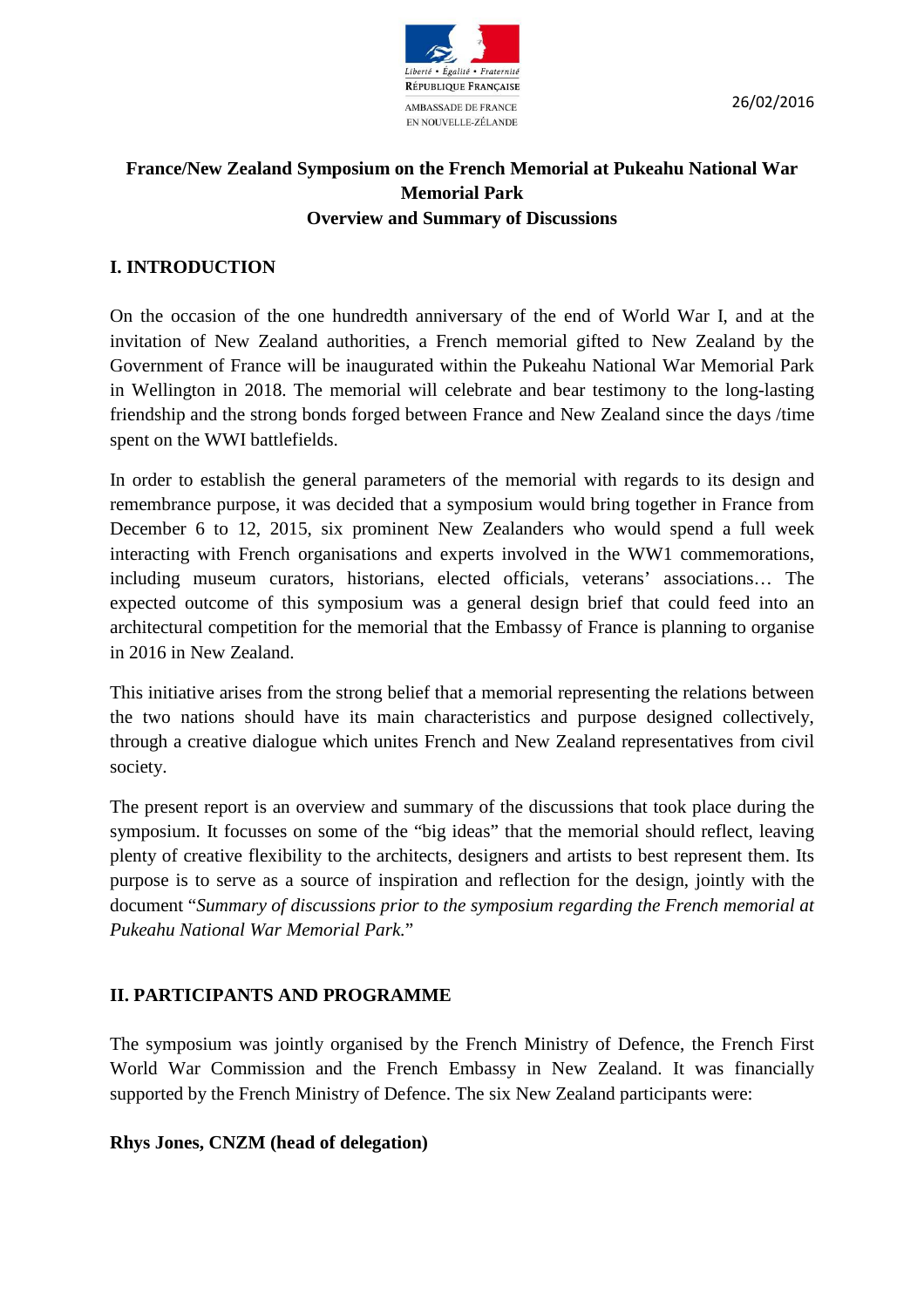Lieutenant General Rhys Jones was appointed as the Chief of Army on 1 May 2009 and in January 2011 was appointed as the Chief of the Defence Force. He served in this role until January 2014, during which time he was one of the drivers behind New Zealand's First World War Centennial project. On departing the Army, Rhys Jones was appointed as the Executive Director of the National Military Heritage Charitable Trust where his role was to coordinate the creative work of the film-maker Sir Peter Jackson with the fundraising, operational management and construction work required to support the project.

### **Dave Armstrong**

Dave Armstrong is a playwright, newspaper columnist and museum writer/concept developer. Dave's hit comedy, *Le Sud*, written in 2009, has been performed throughout New Zealand. *Le Sud* imagines that the entire South Island was colonised by the French, and has been enjoyed by thousands of New Zealanders. *King and Country*, written in 2005, drew on letters, telegrams, newspaper articles, and recordings to tell the story of New Zealand soldiers in World War I. In 2014-15, Dave worked as a writer and consultant on *Gallipoli: The Scale of Our War* at *Te Papa*, and as a writer and audio director on the groundbreaking *Ngā Tapuwae* app, which provides e-guides for visitors to Gallipoli and the Western Front. He also wrote scripts for the first two series of *Great War Stories* presented by Hilary Barry on TV3.

#### **Stephen McDougall**

Stephen McDougall has been a Director of Studio Pacific Architecture since the company's founding in 1992. He is a Registered New Zealand Architect and Fellow of the New Zealand Institute of Architects, with 30 years' work experience in the disciplines of urban design, strategic masterplanning, architecture and interior design. Studio Pacific Architecture, in collaboration with sculpturer Kingsley Baird, won an international design competition to design the New Zealand Memorial, located on Anzac Parade in Canberra, Australia. The Memorial was a gift from the New Zealand Government celebrating the relationship between the two countries. Other relevant Studio projects include the restoration and renovation of the Carillion, the Hall of Memories and the setting for Tomb of the Unknown Warrior at the head of Wellington's new Pukeahu Park.

#### **Elizabeth Knox**

Elizabeth Knox is the author of twelve novels and three novellas. Her book *The Vintner's Luck*, won the Deutz Medal for Fiction in the 1999 Montana New Zealand Book Awards, and the Tasmania Pacific Region Prize. The *Vintner's Luck* is published in ten languages. Among many awards, Elizabeth Knox was the recipient of the 1999 Katherine Mansfield Fellowship which, every year, enables a New Zealand writer to spend a few months in Menton, France, and the 2014 Michael King Fellowship. Her first novel, *After-Z Hour*, was first published on Armistice Day 1987 and won the PEN Award for Best First Book of Prose. In the story, a young New Zealand serviceman who died in 1920 soon after his return from France comes back to haunt the minds of six young people stranded in an old house.

# **Robin Laing**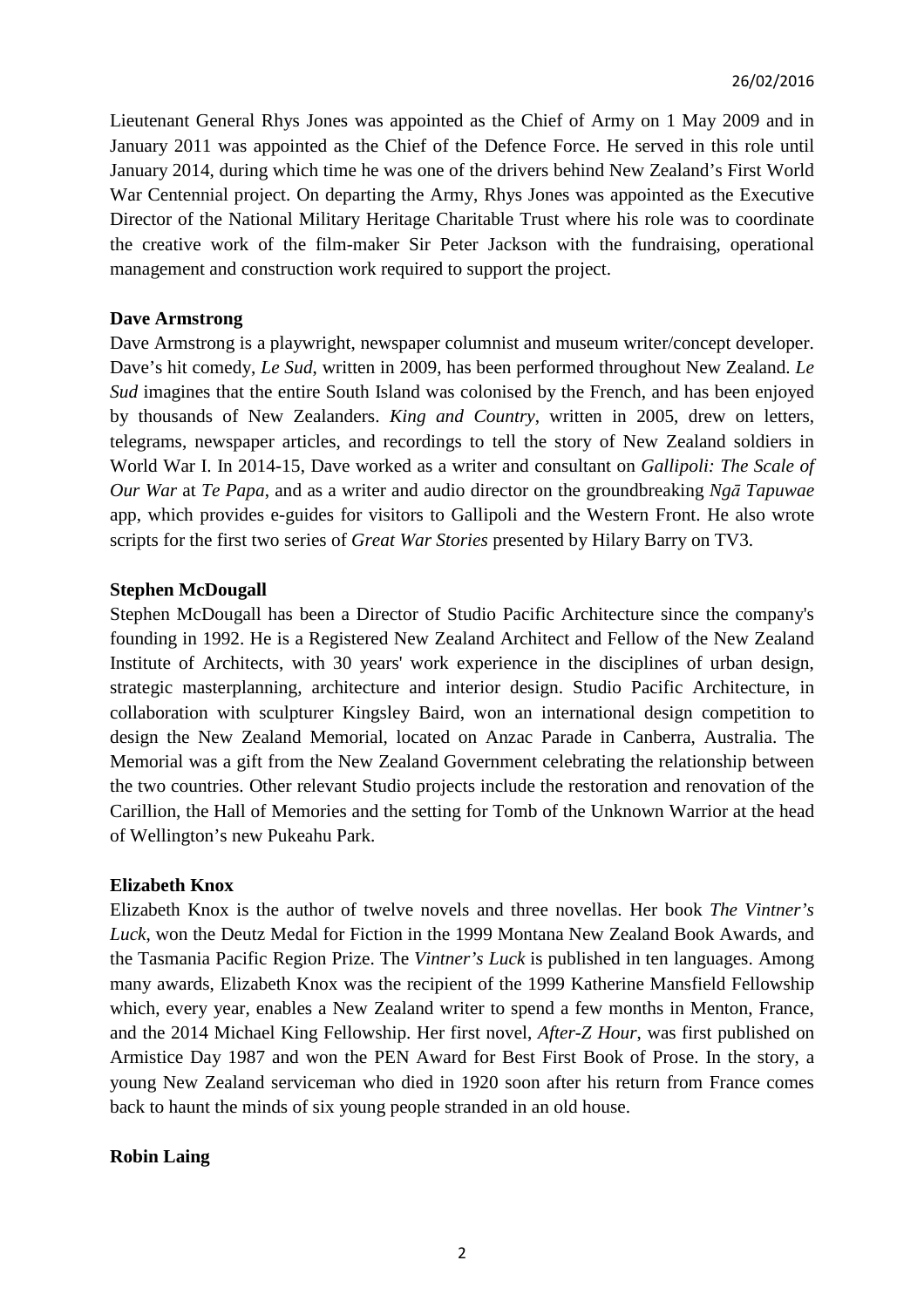Robin Laing is one of New Zealand's most experienced film producers. In addition to her long-term collaboration with director Gaylene Preston, she has worked with Christine Jeffs, Hamish Rothwell, Shirley Horrocks and Niki Caro on feature films, cinema shorts and television documentaries. Currently she serves on the boards for the New Zealand International Film Festival Trust, the Film Career Education Trust and WIFT New Zealand. She is a past board member of the New Zealand Film Commission, the New Zealand Film Archive (Nga Taonga), the Producers and Directors Guild (SPADA), the Copyright Council and Screenrights, and in 2002 she was appointed to the government's Screen Industry Task Force.

### **Monty Soutar**

Dr Monty Soutar is a senior historian with the Ministry for Culture and Heritage. He is currently the foremost Maori military historian in New Zealand. Following on from his successful book *Nga Tama Toa: the Price of Citizenship*, about the role of the 28th Maori Battalion during the Second World War, he is working on a major publication about Maori participation in the First World War. He has been a school teacher, university lecturer, holds several university degrees, has served in the NZ Army, holds a number of appointments on national advisory boards in New Zealand - including the First World War Centenary Panel and was named in 2015's New Year's Honours list as an officer of the NZ Order of Merit.

Three French participants; photographer **Jean Richardot**, visual artist **Patrice Alexandre** and historian **Yves Le Maner** joined the New Zealand delegates to discuss how the French and New Zealanders look together at this part of our shared history. Also accompanying the group during the week were Mr Romain Bula, deputy Manager of Remembrance Sites and Necropolis from the Ministry of Defence, Mr Alexandre Lafon, deputy director from the French First World War Commission and Mr Raynald Belay, Cultural and Scientific Counsellor at the French Embassy in New Zealand. Numerous meetings were organised with such French personalities and experts as Alain Jacques, Archeological Director at the Arras City Council ; Hervé François, director of the Historial de la Grande Guerre (Péronne); Olivier Gérar, director of the Ossuaire de Douaumont ; Thierry Hubscher, director of the Verdun memorial; Antoine Prost, historian and President of the scientific committee of the French First World War Commission; Philippe Prost, architect and winning entrant for the Notre-Dame de Lorette memorial; Michel Rouger, director general of the Great War Museum of Meaux, and others.

The group was invited to visit some of the most significant places of remembrance for France and New Zealand that are located in France, to meet with various stakeholders involved in the commemoration of the war, and to reflect on the potential challenges raised by the memorial within the specific context of the Pukeahu National War Memorial Park.

The programme included:

# **Day One:**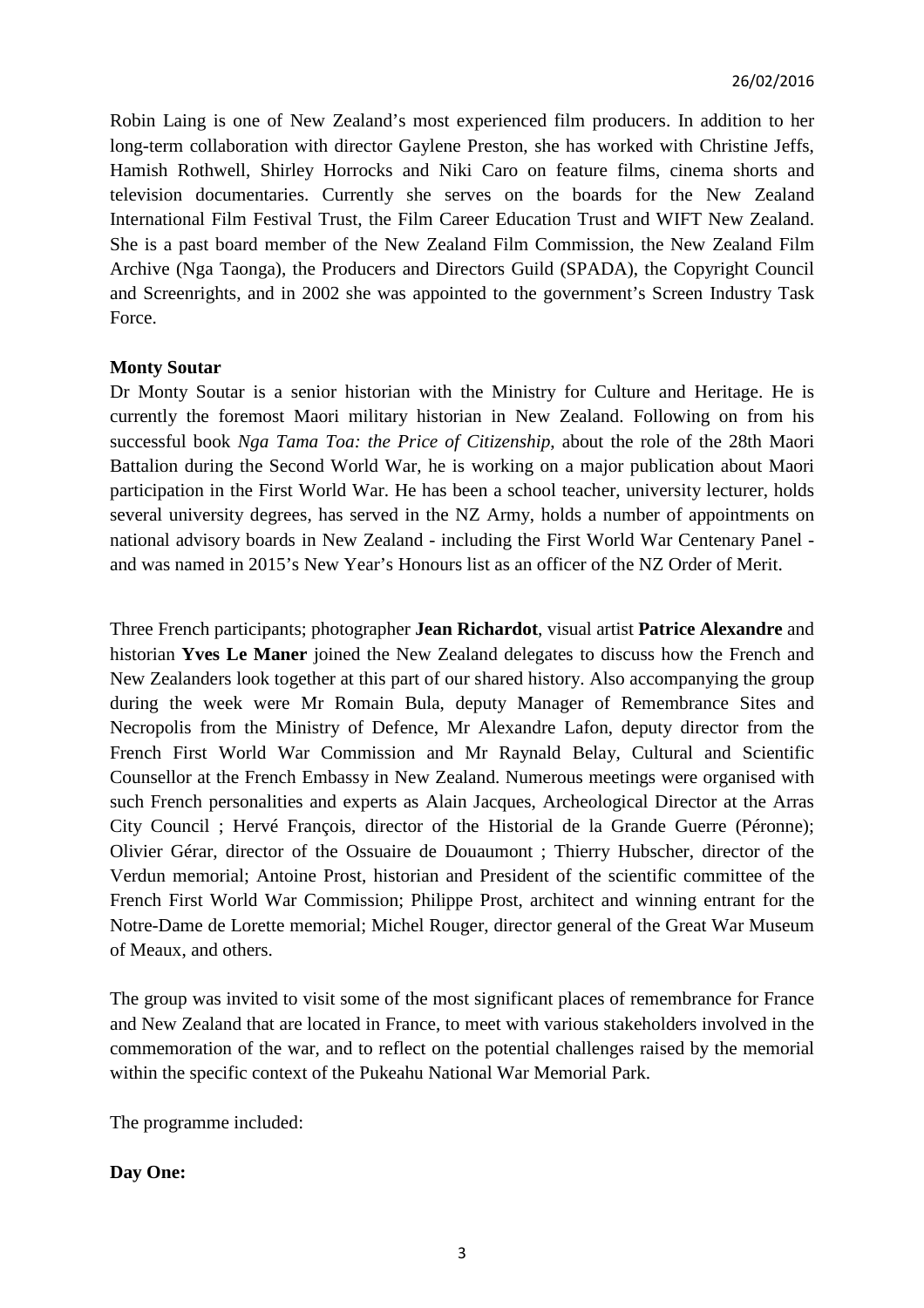# *Les Invalides*

The symposium opened at Les Invalides, in Paris. This complex of buildings houses the military museum of the Army of France, the Musée des Plans-Reliefs, and the Musée d'Histoire Contemporaine, as well as the Dôme des Invalides―a large church housing the burial sites of some of France's war heroes, most notably Napoleon Bonaparte. The group was given a tour of the First World War exhibitions before meeting with representatives from different French ministries, the First World War Commission, the New Zealand Embassy in Paris, French experts on the First World War and the French participants of the symposium. After introductions, presentations were made on expectations for the week including one by Antoine Prost, historian and President of the First World War Committee's scientific panel. Mr Prost's address about French perspectives on war memorials was very enlightening.

### *Le Musée de la Grande Guerre*

In the afternoon the delegates travelled to the *Le Musée de la Grande Guerre* (Museum of the Great War) in Meaux. This museum offers a new vision of the war through innovative scenography. It tries to illustrate the great changes and upheavals in society that resulted from the war.

### *Arc De Triomphe*

The group attended the "Rekindling of the Torch Ceremony" at the base of the Arc De Triomphe.

### **Day Two:**

#### *Grevilliers NZ Memorial*

The second day was spent in the Arras region, beginning with a visit to the New Zealand Memorial at Grevilliers. This memorial commemorates almost 450 officers and men of the New Zealand Division who died in the defensive fighting in the area from March to August 1918, and in the advance to victory between 8 August and 11 November 1918, and who have no known grave. This is one of seven memorials in France and Belgium to those New Zealand soldiers who died on the Western Front whose graves are not known.

*Notre Dame de Lorette cemetery and memorial*

By mid-morning the delegates were at the Notre-Dame de Lorette cemetery. The ridge that the cemetery sits upon is only 165 metres high, but with Vimy Ridge nearby it completely dominates the otherwise flat Douai plain and the town of Arras. The cemetery also marks the central ground (700 metres) where the two battles of Artois were fought. The rising church in the cemetery dramatically overlooks 42,000 Frenchmen's graves. Outside the cemetery is the recently erected and stunning Ring of Memory, which opened on 11 November 2014. The architect/designer, Philippe Prost, gave us a tour of the memorial. The elliptical monument bears the names of 580,000 soldiers who died in the Nord-Pas de Calais region during World War I. Forty nationalities are represented. The names are engraved in alphabetical order, regardless of nationality or rank.

#### *Carrière Wellington Museum, Arras*

Tuesday afternoon was spent at the Carrière Wellington Museum in Arras, northern France. Opened in March 2008, the museum commemorates the soldiers who built the tunnels and fought in the Battle of Arras in 1917. It displays historic artifacts and presents the historical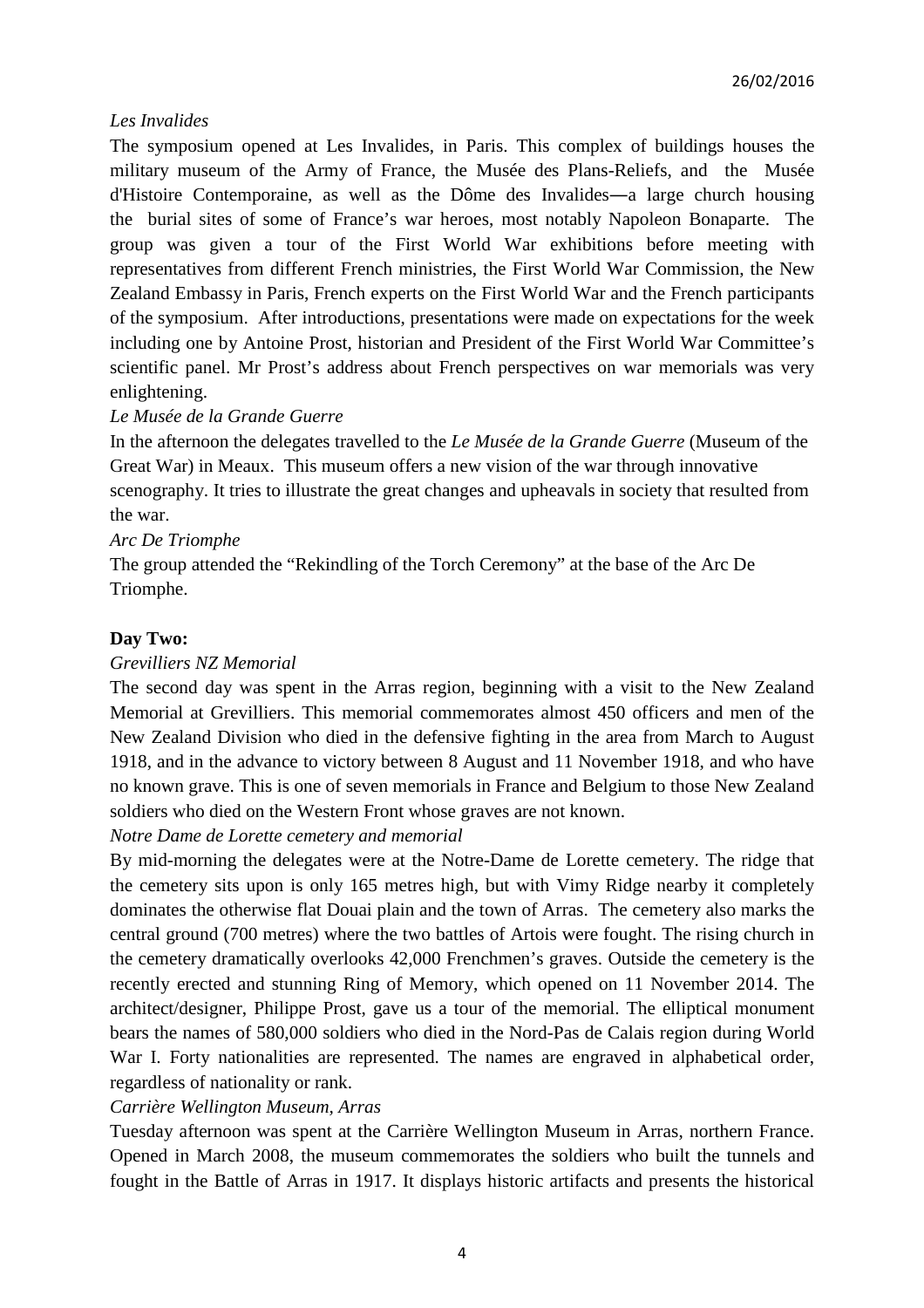context of the Battle of Arras, including the work of the tunnellers and the military strategy that underlay the tunnels' construction.

In 1916, 500 miners from the New Zealand Tunnelling Company, including Māori and Pacific Islanders, recruited from the gold and coal mining districts of the country, were brought in to dig 20 kilometers of tunnels. The tunnels are accessed via a lift shaft that took the group approximately 22 meters below ground to the galleries around the Wellington quarry. At various places, graffiti and painted signs could be seen, along with relics of the troops such as cans of bully beef, helmets and bottles. The Arras tunnels linked the quarries to form a network that ran from the town centre, under no man's land, to a number of points just in front of the German front lines. The tunnel system could accommodate 20,000 men and was outfitted with running water, electric lights, kitchens, latrines, a light rail system and a fully equipped hospital. The tunnellers named the individual quarries after their home towns ―Auckland, Wellington, Nelson, Blenheim, Christchurch and Dunedin for the New Zealanders, Glasgow, Edinburgh, Crewe and London for the Britons.

# **Day Three:**

# *Les Invalides*

At Les Invalides again the delegation met for breakfast with the Associate Minister of State for Veterans (Mr Jean-Marc Todeschini), the President of the France/New Zealand Parliamentary Friendship Group (Senator Jean-Marie Vanlerenberghe) and French Members of Parliament of the France/New Zealand Friendship Group.

# *Historial de la Grande-Guerre de Péronne*

The group travelled north to the Somme region where the battle Centenaries in 2016 will be a significant event in France. They met with the director of the Historical Museum of the Great War (Historial de la Grande Guerre), Hervé François. The museum looks mostly at the Great War, and the years just before and after. It tries to place war in a social context, stressing the common suffering of both combatants and civilians, both of whom were mobilised by the war effort.

#### *Thiepval Memorial*

In the afternoon the group was given a guided tour of the Thiepval Memorial, the Tower of Ulster Memorial and the Beaumont-Hamel Memorial. The Thiepval Memorial is the most important Franco-British Memorial in France. Erected in 1932 by the British government, it is dedicated to the 75,085 British soldiers missing in action between July 1915 and March 1918 who have no known graves. Their names are engraved on the 16 pillars that form the base of the 45-metre high arch.

#### *Tower of Ulster*

The Tower of Ulster is the memorial both to the Irish of the Battle of the Somme and to all Ulstermen who died in the Great War. The tower, financed through public subscription and built in 1921, in romantic Gothic style, is an exact replica of a tower near the 36th Division's training ground in Belfast.

# *Beaumont-Hamel Newfoundland Memorial*

The Beaumont-Hamel Newfoundland Memorial is a memorial site dedicated to the commemoration of the Dominion of Newfoundland forces members who were killed during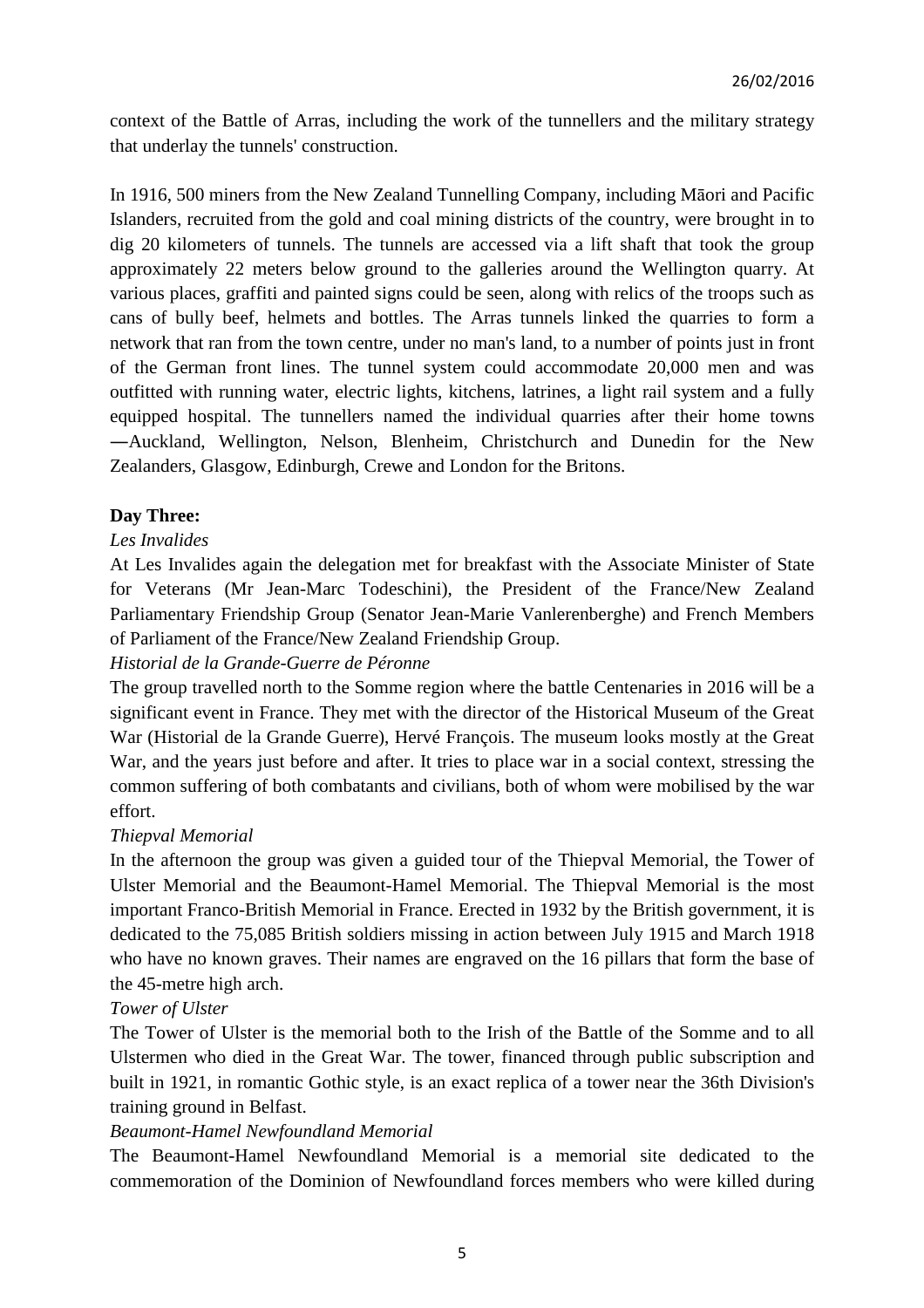World War I. The 74-acre preserved battlefield park encompasses the grounds over which the Newfoundland Regiment made their unsuccessful attack on 1 July 1916 during the first day of the Battle of the Somme.

# **Day Four:**

### *Longueval*

The group met with the mayor of Longueval, who laid out plans for the Somme centenary in 2016. He escorted the delegation to the Caterpillar Valley British war memorial cemetery, from where the remains of the NZ unknown soldier were removed in 2004.

### *Delville Wood South African National Memorial*

Next we took a look at the South African National Memorial at Delville Wood. It is the only memorial dedicated to the participation of the South African Forces on the 1914-1918 Western Front. 229,000 officers and men served with the South African Forces in the Great War. They suffered 10,000 casualties.

# **Day Five:**

### *Verdun*

All of Friday was spent at Verdun. The group was welcomed at the City Council where the mayor told the delegation that Verdun symbolised the hell of WW1 for the French. Eighty different nationalities fought there. 300,000 soldiers on both sides died during the battle and 600,000 were wounded. In 1994 the city unveiled the World Centre for Peace, Liberties and Human Rights which is located in the old bishop palace in the town. The centre is a place for reflection to promote Peace and Human Rights.

# *The Douaumont ossuary*

The ossuary contains the remains of unidentified soldiers who died on the battlefield during the Battle of Verdun. It is located in Douaumont, which is on the Verdun battlefield. The battle of Verdun lasted 300 days (21 February - December 1916). 26 million bombshells were fired by the artillery (i.e. 6 bombs per square meter). The result was thousands of shredded bodies, the unidentified remains of which were put in the ossuary.

# *Verdun's Battlefields*

Outside the ossuary lies a cemetery containing known graves and nearby the battlefield lies untouched. The grass and trees have been allowed to grow back but the ground is still covered everywhere with indentations made by shell blasts, many remnants of trenches, ammunitions, fortifications…

# *The Verdun Memorial*

The delegation was given a guided tour of the Verdun Memorial which is situated on the battlefield close to the destroyed village of Fleury-devant-Douaumont. This memorial building was opened to the public in 1967. While it remembers both French and German combatants as well as the civilian populations lost during the battle, it also serves as a museum which displays French and German armaments. Over time it has become more of an educational museum than a commemorative monument in an effort to keep younger generations aware of their communal heritage. It will reopen with a new scenography in 2016. *Fort Douaumont*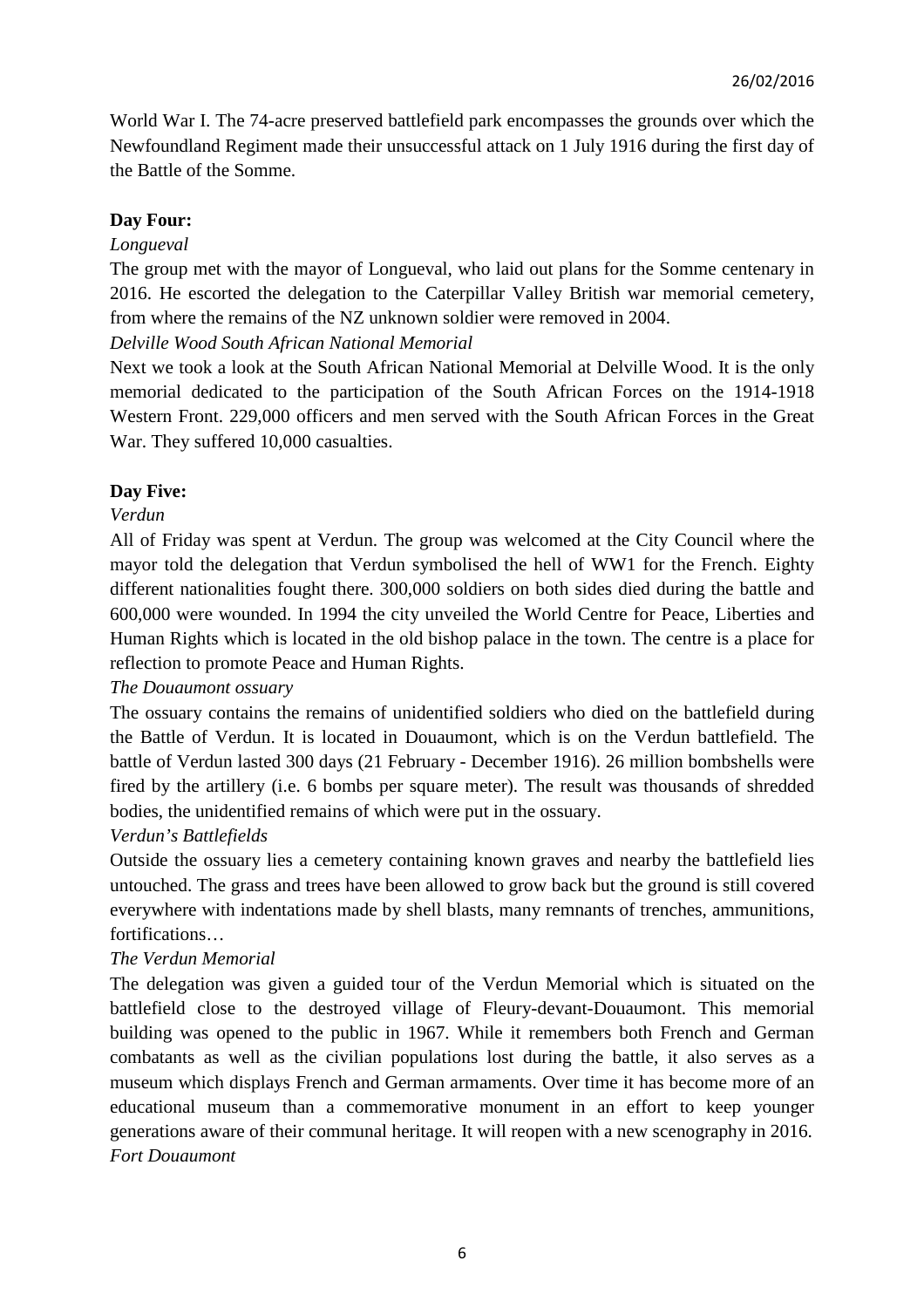The final stop for the day was Fort Douaumont. This fort was the largest and highest fort on the ring of nineteen large defensive forts that had protected Verdun since the 1890s. However, by 1915 the French General Staff had concluded that even the best-protected forts of Verdun could not resist bombardments from the German 420mm Gamma guns. As a result, Fort Douaumont and other Verdun forts, being judged ineffective, had been partly disarmed and left virtually undefended since 1915. On 25 February 1916, Fort Douaumont was entered and occupied without a fight by a small German raiding party comprising only 19 officers and 79 men. The easy fall of Fort Douaumont, only three days after the beginning of the Battle of Verdun, deeply shocked the French Army. It set the stage for the rest of a battle which lasted nine months, at enormous human costs. On 24 October 1916 the Fort was recaptured bringing closure to the Battle of Verdun.

# **Day Six:**

The delegation with its French counterparts (eleven people in total) spent all Saturday morning at *Les Invalides* reviewing the week and drafting the main ideas that would form the base of the brief for the designers of the French memorial in New Zealand. The meeting was chaired by French General Rémy Franco.

# **III. IMPRESSIONS AND KEY IDEAS ARISING FROM THE SYMPOSIUM**

# **1. Shared but different histories**

Participants were keen to comment on the similarities and differences between France and New Zealand that have deeply shaped our respective memories of the war. The major difference obviously lays in a relation to the land: from a defence of the motherland which called for immediate action and total commitment, to a distant war on foreign soil that could only be justified through loyalty to the British Empire. "*In our eyes, we were fighting a war 'over there'. No civilians on New Zealand soil were killed as a result of the war. New Zealanders were primarily fighting to support the British Empire, and therefore its Allies*", summarised one participant. Similarly, participants tried "*to understand the difference between how the French felt being invaded by Germany but supported by the Allies including New Zealand and how the New Zealanders felt supporting the French and fighting in a different country*". This topic of the land, and by extension, nature, became more and more apparent during the trip, as explained below.

Participants were unanimous in the observation that in New Zealand there is still an under appreciation of how France suffered, how enormous its military efforts were, the impact on civilians and the overall devastation, how close the conflict came to Paris and how WW1 ended up being the major trauma for the country since the French Revolution. These marks are still very visible today, as many French regions live in the long casting shadow of the First World War, particularly emphasised during the Centenary years. As one participant put it: "*The dreadful suffering of a populace living in the path of a war was revealed to us daily in the clearly valued presence of memorials and community remembrances which remain embedded in the fabric of life. Civilian trauma is acknowledged everywhere*".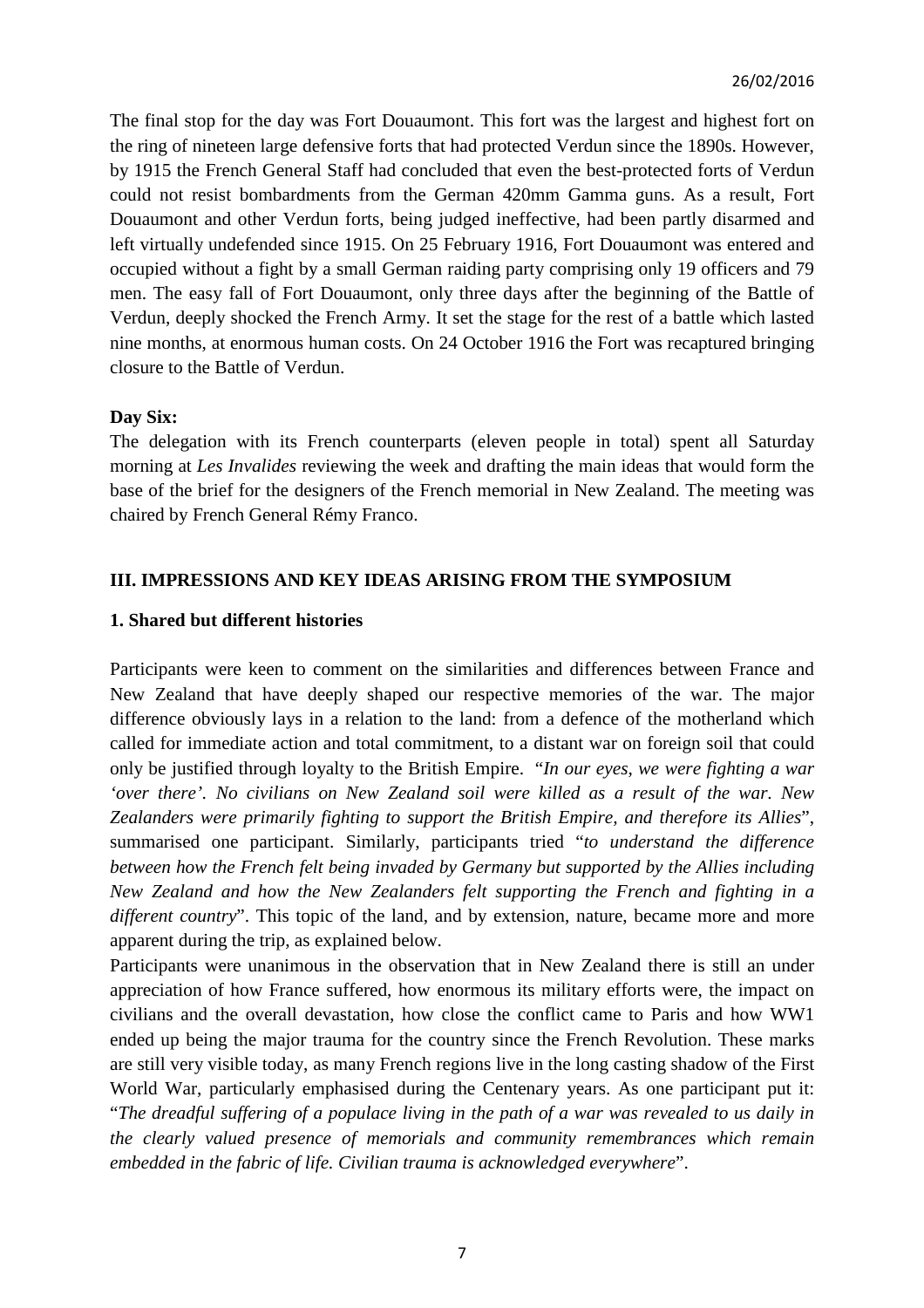Seeing Verdun as a major battlefield but also as a collective memory of almost mythical dimensions for French people was an eye-opener in that regard. In their own words, New Zealanders' understanding of the Western Front is not always consistent since it insists on particular places which are significant for New Zealanders but not necessarily from an overall understanding of the war. As several participants put it: "*New Zealand was a small cog in a huge machine*". Reciprocally, they realised that New Zealand participation in the war is only well known by French people in places whose history is directly connected to New Zealand troops (Arras, Le Quesnoy, Longueval…). If only shared among locals , these memories are still obviously extremely vivid today and translate into permanent gratitude for New Zealand: "*This trip made me understand why the French people were so grateful for the efforts and sacrifice made by New Zealand and other Allied soldiers during La Grande Guerre (…) In these towns, the locals were acutely aware of New Zealand's wartime sacrifice*".

The importance of WW1 as a milestone of the relationship was constantly mentioned; "*a relationship that would mostly strengthen over the next 100 years*".

#### **2. Acknowledging the distance in time and space**

The geographical distance between the two countries, which made communications with relatives so difficult for New Zealand soldiers, is obviously a key element of the war experience as a tremendous technological and psychological challenge which had to be overcome to assert a friendship. This is well captured by the inscription at the Longueval memorial, that some of the participants mentioned as a key mantra for the memorial: *"From the uttermost ends of the earth / Des confins les plus reculés de la terre".* 

But this geographical distance now doubles up with a distance in time. The passing of time means that perceptions and the significance of the war have changed: nowhere is this more obvious than the monuments from past decades. Each bears testimony both to the war and to the particular time when it was designed, and the particular relation of this time to remembrance. Memorials thus teach us that facts are not independent from our *a posteriori* assessment – the significance of the war is still evolving today as our mentalities and history unfold. It is not the fact of the war in itself which is the link, but the memories that have been built and shared in relation to this event. This effect of time on any memorial should work as a cautionary tale: humility is required when trying to grasp history. Several participants were deeply impressed in that regard by historian Antoine Prost's presentation: "*One phrase that struck me was historian Dr Antoine Prost's repeated use of "as we know", rather than "as we now know". We're too often encouraged to have a slightly superior attitude to the past. "As we know" seems close to "as we must bear in mind*".

Simultaneously, as the last contemporaries of the war have died, this event itself has become history, with no direct witness to speak about it. This marks a milestone in how we perceive the war and the relationship that has unfolded since. Any present acknowledgement of the war must now weave the past, for which nobody can speak directly, into something significant not just for us, but for our descendants too. The past, the present and the future become connected at a crossroads where any present memorial is both an acknowledgement of what happened and a promise and a statement to future generations, to which it entrusts what we would like to be remembered from our own contemporary perspective. In a way, the memorial should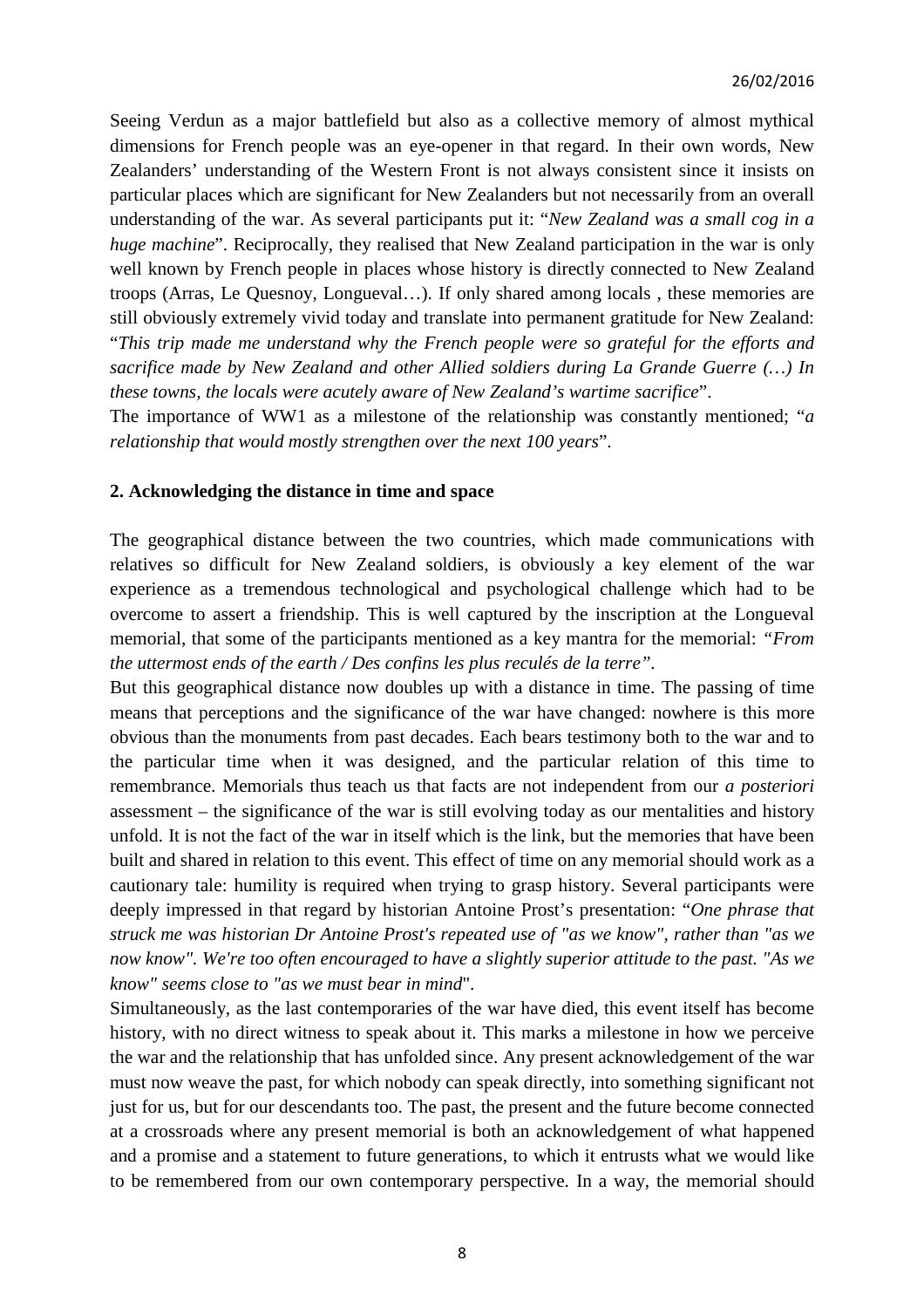also address inexistent audiences: the dead, but also those who are not yet born and who will look at this memorial 50 years or a century from now. From a participant: "*What must be done for remembrance must be done for the younger and the future generations*".

Our time in history is also a turning point because increasingly remembrance is coming more from civil society and families than from governments. Alain Prost repeatedly mentioned that most French memorials were built bottom up and not top down. That is also true of such a particular monument as the Ring of Remembrance at Notre-Dame de Lorette, which had such a large impacton the delegation. Initially this monument began as a regional initiative from the Nord-Pas-de-Calais region but was, in the end, inaugurated by the President of the French Republic on 11 November 2014 during Remembrance Day, becoming one of the major official gestures related to the Centenary.

However, participants were adamant that the French memorial at Pukeahu should not be a tribute to the fallen: "*The visits to the monuments and battle sites emphasised that there are enough statues and monuments to the WW1 dead already and we need to avoid the French monument in Wellington becoming another one. Instead it needs to be a monument to what grew out of that "devastated soil". This should be a monument to the relationship between the two countries, during and since the war*".

The distance in time and space easily found its main metaphor in a journey. Participants were not always in agreement on the significance of it. For some, it was, for both countries, a journey "*together, through adversity and tragedy to a better world*" that could turn into an indicative catchphrase for the French memorial, such as "*a strong and enduring relationship that has grown out of the tragedy of the First World War*". For others, one couldn't assume a necessary progressive evolution through time: "*There are times when "but look what came of this" can come across as our generation congratulating ourselves on something that previous generations would probably only shrug about, having nothing they felt they could say*".

To acknowledge this journey through space and time, the memorial could be understood as both a testimony and a commitment, leaning on the past but looking at providing the future with a legacy from our present, and thus reuniting together all three dimensions of time.

#### **3. A mark on the land**

The third major topic has to do with the land. In one participants' words: "*when you no longer have survivors, you have to look for remnants either at museums or in the landscape*". Because nobody can directly speak about the war, it is as if the physical and emotional connections we have to those times must be looked for in the scars and wounds of the land, which is still something tangible today. Besides all obvious metaphors connected to the land as a mutilated and marked body, this connection is still very literal. A marker of the France/New Zealand relationship lies in the bodies of the 7,553 New Zealand soldiers still buried in France - New Zealand having a much higher ratio of unrepatriated bodies than other countries because of the distance. Cemeteries offer striking views as the magnitude of the loss physically occupies the space in regular rows and lines of crosses, marking the land.

The land was thus analysed with scrutiny as if it could bear testimony to or reveal its past ordeals. Landscapes also contrasted between themselves, from the Somme plains that were immediately returned to agriculture, even if they still annually yield shells and bodies, to the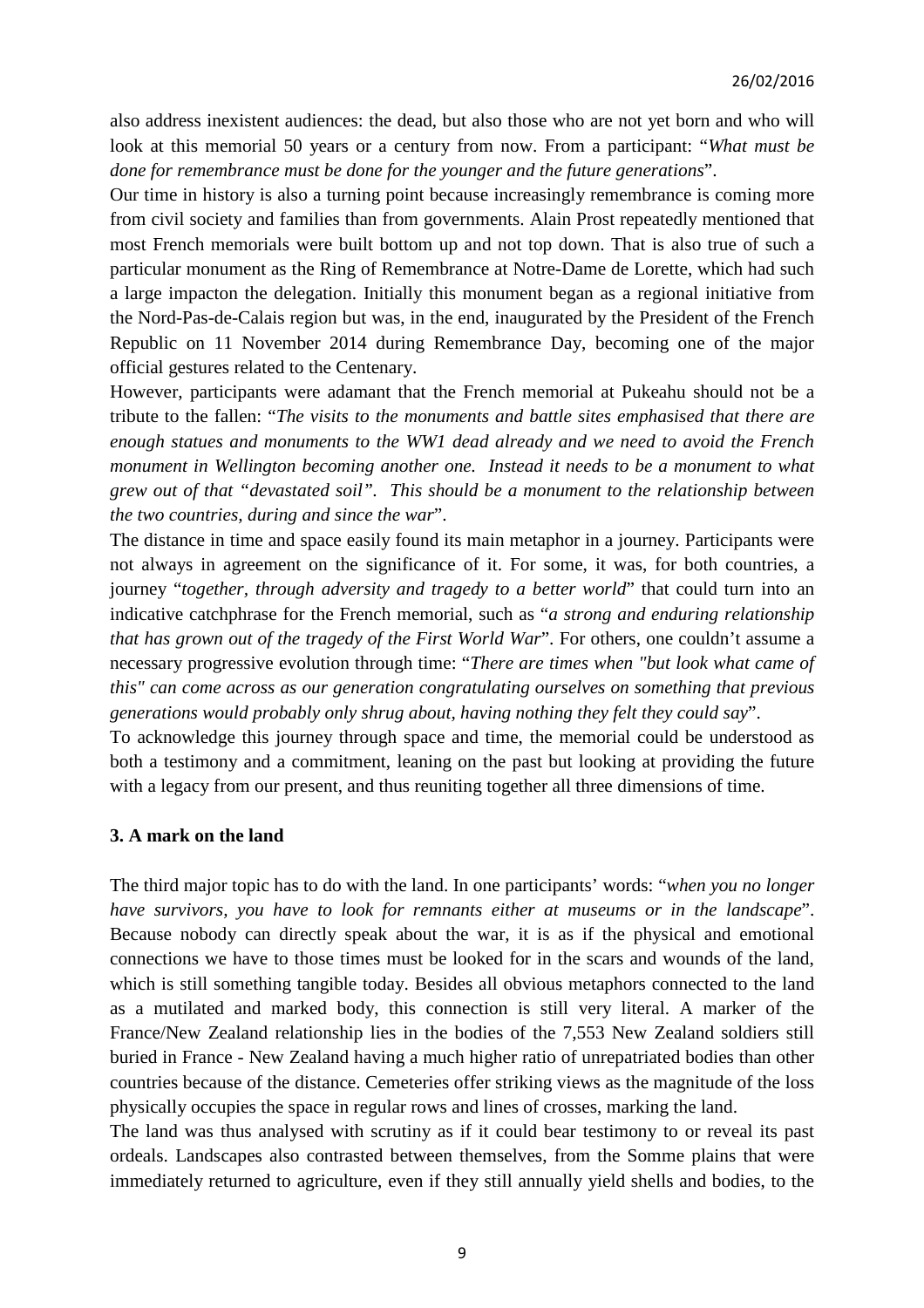Verdun "red zone" forest where everything was frozen after the war. This series of contrasts offered opportunity for interesting thoughts, and this has been very well described by many participants from the delegation: "*The extraordinary beauty, calm and serenity of the perfectly kept, gently rolling landscape hiding the pockmarked, shattered landscape ploughed into the ground with no sign of the battles, the hardship and horror of one hundred years ago*"; "*The light is everywhere and about to be nowhere. The cemeteries are very prominent in a landscape of rolling fields. The trees are bare, the filigreed branches so regular in shape they look pruned. Everything is cultivated, these groomed sanctuaries of formal mourning, in the middle of this well cared for farmland*"; "*The power of nature to wrap up and hide the remnants of such a destructive time*".

The metaphors of healing, regrowth, triumph of human industry (fertile Somme plains) or nature (Verdun forests) over devastation have been frequently used to describe these impressions. However, they were interpreted differently, and not necessarily as the expected regeneration of life after death: "*How to capture that – not the rhetoric of recovery and growth, but this natural and severe beauty of graveyards, and crop land, and pasture?*"; "*Trees at Verdun: not so much healing as freezing and concealing the brutalized land*".

All participants were impressed at how the landscape was incorporated into French memorials as views from or through several of the various constructed monuments, notably at the Ring of Remembrance. Scale was also mentioned as an important factor, as only the scale of large monuments, like Thiepval, seem sometimes to be of enough proportion to deal with the enormity of human and material loss.

However, several participants also paid close attention to more subtle and subdued forms of remembrance, where the explicit purpose was not overwhelming or didactic. These allowed for the imagination and emotions to flow and take shape more easily: "*despite the impressive scale of the postwar memorials, it is the smaller, less formal "memorials" that stay in the mind – a shell embedded in a library book, the low tech equipment on display in a museum (camp kitchen,* pigeonnier*, bicycles, the Marne taxi), the fort at Verdun, the tunnels at Arras, the reconstructed brick towns, the replanted forests, the flowers that regenerate annually on ex-battlefields*". An indirect evocation of the war was often seen as more moving and compelling than purpose-built infrastructures because it allows for more empathy and requires more active efforts from the viewer to elaborate their own state of mind. From here comes the idea, repeatedly expressed, of a living memorial, which would enable some kind of participation or exploration from the audience, and will not be just a static and formal tribute with a straightforward meaning.

At another level, the terrain and its features – mud, tree stumps, shell and mine craters, trenches, fortifications - was frequently mentioned as a key part of the experience. The slow and almost gentle erosion of trenches and craters around Benin-Heaumont or in Verdun's undergrowth are very moving as they are slowly fading and disappearing remnants, and thus include a perception of time by the viewer. This wrapping together of time and space within the land was also held as something of much importance.

Several participants asked if it would be possible to transplant a small tree from that forest to the Pukeahu site to grow beside the sculptured memorial. More generally, the idea of bringing something from France to New Zealand to be included in the memorial as a testimony, a material and symbolical presence, was held as a powerful idea.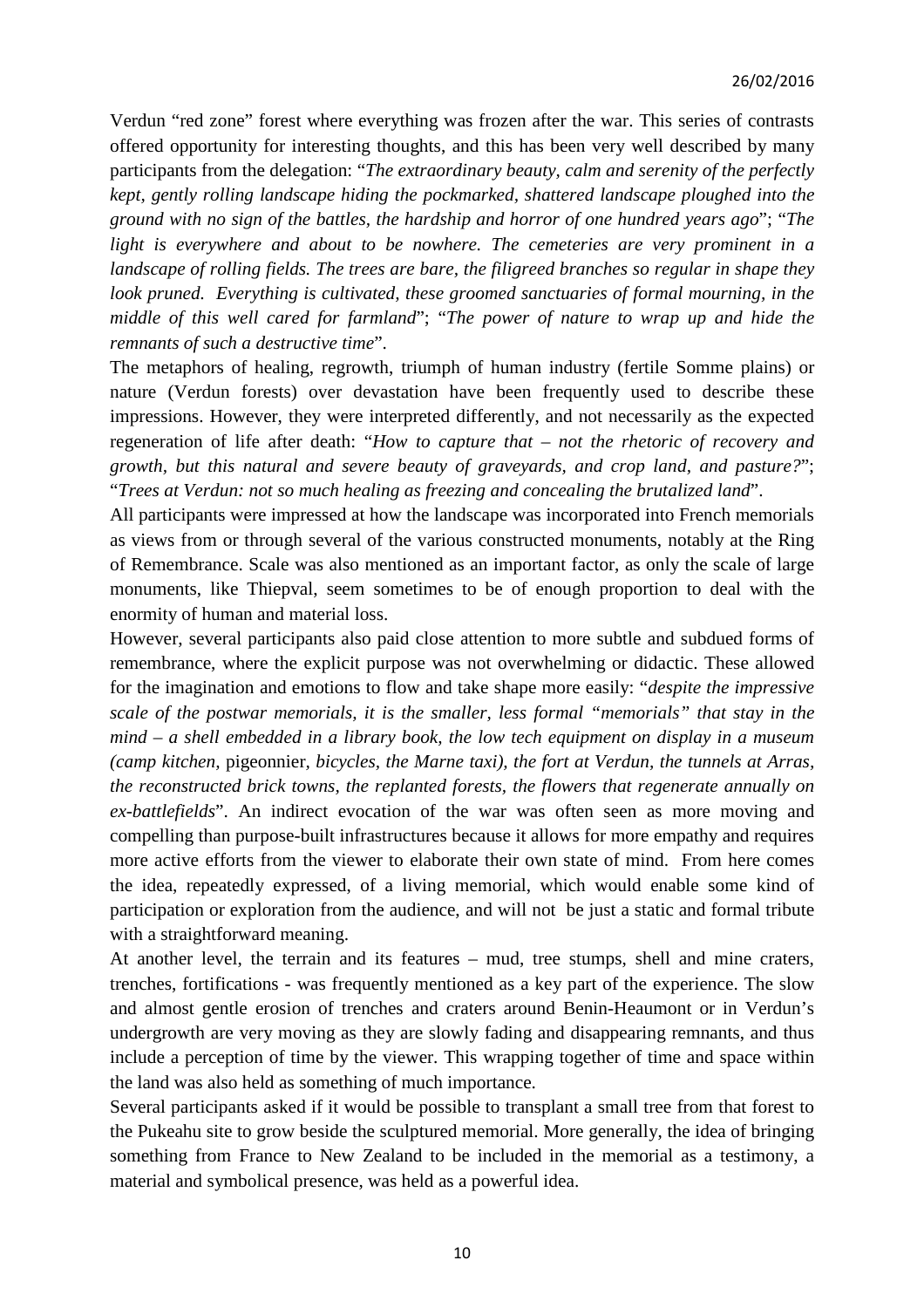### **4. Telling the story**

Although the trip was dominated by the remembrance of war, participants were unanimous in expressing their views that the French monument at Pukeahu should not be a monument to the dead but to the living, and should go beyond the atrocities of war to encapsulate the lasting bonds of friendship that were forged between France and New Zealand. If some insisted on the necessity of telling a positive story, others were not too confident with the progressive view of history; there was no necessity from something good to happen after this disaster. It is only because of numerous human efforts, big and small, that reconstruction was possible. Moreover, negative long term consequences of the war are still unfolding. Progress is never guaranteed and "*the world is still a dangerous place*" as one of the participant put it. Therefore, friendship and values have to be asserted again and again because they also engage a future which is always contingent, fragile and unpredictable, and can only gain certainty from the commitment made by the present. Indeed, the way French institutions and monuments, especially the modern memorial at Notre-Dame-de-Lorette, look towards the future and not only acknowledge the enemy dead, but invite reconciliation, made a strong impression on participants, as they realised that many French monuments of the past decades include foreign soldiers, both Allied and enemies.

As previously expressed, the story told by the memorial would need to address different audiences within the same society, as perception and understanding of the war vary in the public: "the top speaks of sacrifice: of sacrifices made to maintain civil society. The bottom speaks of suffering and loss", as expressed by one participant. This duality of remembrance is a key element of complexity, although participants also stressed that if there can't be unanimity of understanding, it might be possible to reach consensus through emotions, which cut across social groups and generations. Emotions were also found to be of key importance when discussing how some of the visited memorials, but not all, bear the passing of time. Even if codes of representation have changed as our own vision of the war, and if it is not possible to make the same monument as decades ago, participants emphasised that emotions are intergenerational and bridge the distance between us and some of the most dated expressions of remembrance. Other audiences obviously include both French and New Zealand nationals, younger generations who have never been in relation with WW1 veterans, officials coming for ceremonies and simple passer-byes enjoying a stroll through the park.

Finally, several major ideas arose again and again when participants discussed how the memorial should tell a story:

- the experiential dimension of the memorial, which could be "*a bodily experience as well as a spectacle*" something that should engage the active participation, exploration and inclusion of the public with it. How to experience remembrance instead of just being formally invited to remember was a key point in the discussion, emphasising that the memorial should be as much challenging as assertive.

- the challenge related to telling a story which was voluntarily silenced by many of its contemporaries and how not to betray today this silence, along withthe paradox that all witnesses have to disappear to be able to speak. A participant mentioned the words use by Fernand Léger, one of many French artists who fought at Verdun : "*I adore Verdun (…)*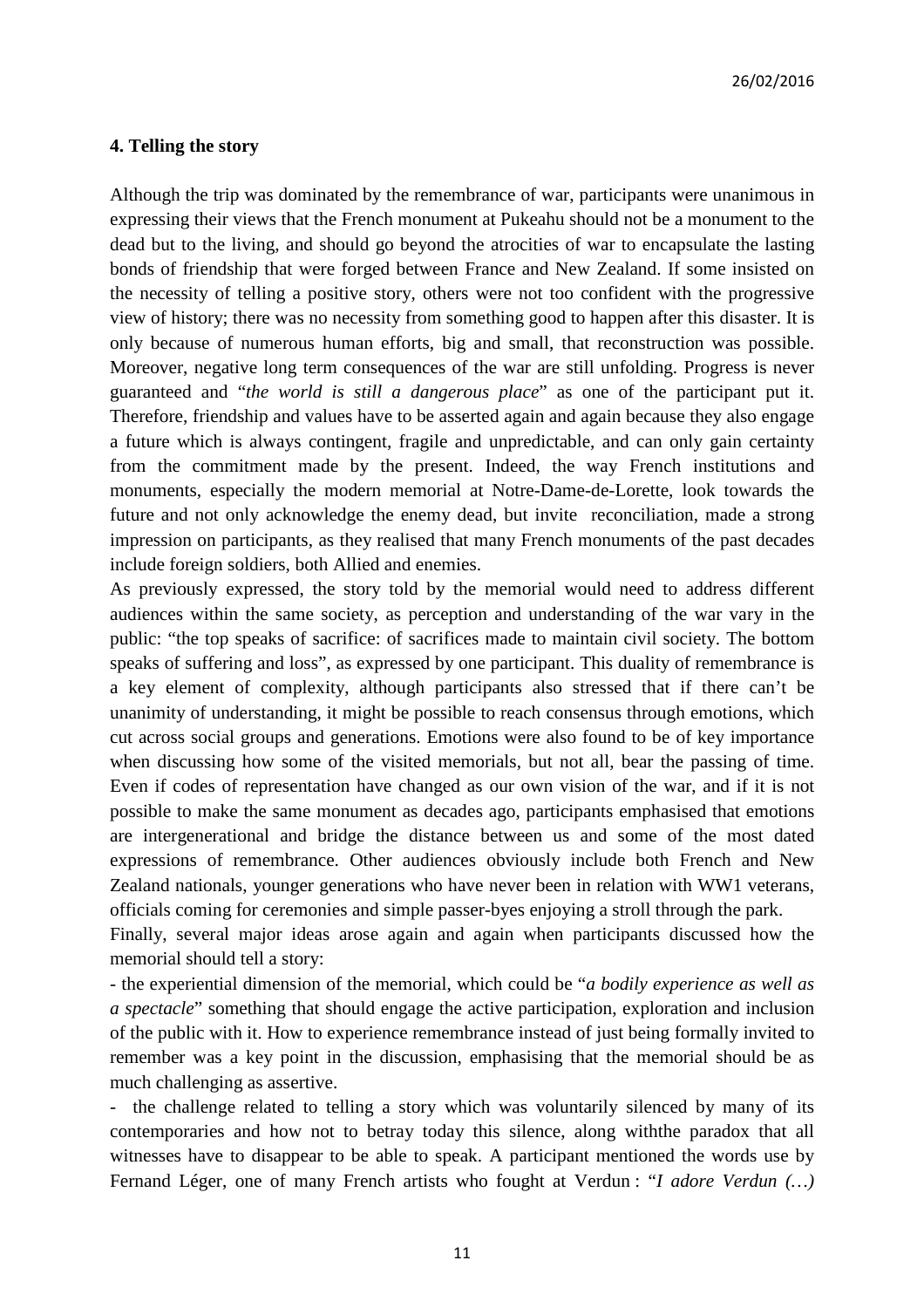*Verdun authorises all pictorial fantasies*" which, beyond the terrible irony, is also a warning and a cautionary tale from an artist regarding the possibility of representing the war.

- the long lasting impressions that war made on men, but also that men left on the landscape (from footprints to the scarring of the land). Ideas of impression, footprint, mark, stamp, imprint… were found to be a productive concept, which could refer to both the impact on the soul, on bodies, on the land, but also referred to its representation through art practices: photographs, sculpture, and castings are all impressions. Representations of the war are thus impressions of the war at a power of two, reflected by a human mind and shaped through art. To tell this story, French participants and visited institutions offered support to the project in order to contribute to its design. This was particularly true from the *Ecole Nationale Supérieure des Beaux-Arts de Paris*, represented by Patrice Alexandre, and the Arras City Council.

Finally, some keywords were identified to summarise the impressions of the week: loss, silence, distance, footsteps, progress, trauma, skin, landscape, scarred, hope, mud, liberation, transmission, determination, mourning, fire, unknown, time, remnants, dismembered, pocked, generations, prints, legacy, friendship, enduring, bravery, remembrance, memory.

# **IV. CONCLUSIONS**

As a conclusion, the participants came up with a short summary of their ideas, also being careful not to provide ready-made solutions but to stimulate the creativity of whoever would take part in the competition. This text, which is also included in the competition, is as follows:

*A. As a gift from France to New Zealand, the memorial will acknowledge and illustrate the enduring friendship between the two countries, a relationship built through shared experiences of war and peacekeeping but also including deep cultural affinities. A marker of this relationship is that the bodies of 7533 New Zealand soldiers from the First World War still lie buried in France. However, the memorial is not to be conceived purely as a tribute to the fallen of the First World War, but rather as a living monument, acknowledging the shared history of the past 100 years and the shared interests of the two countries that guide their mutual future.* 

*The memorial will acknowledge the journey of the friendship between the two countries and the barriers of time and distance that had to be overcome for that friendship to unfold, as reminded through the inscription on the New Zealand Memorial in Longueval: "From the uttermost ends of the earth / Des confins les plus reculés de la terre". This was primarily a journey through the hardship of war and its aftermath to create a better world based on shared values.* 

*B. A memorial designed as a bold and visionary experience should aim for these qualities:* 

*- It should aim to create a deeply emotional response.* 

*- It should provoke a physical and spatial engagement with visitors.* 

*- It might relate to the landscape and textures of the French terrain during the First World War.*